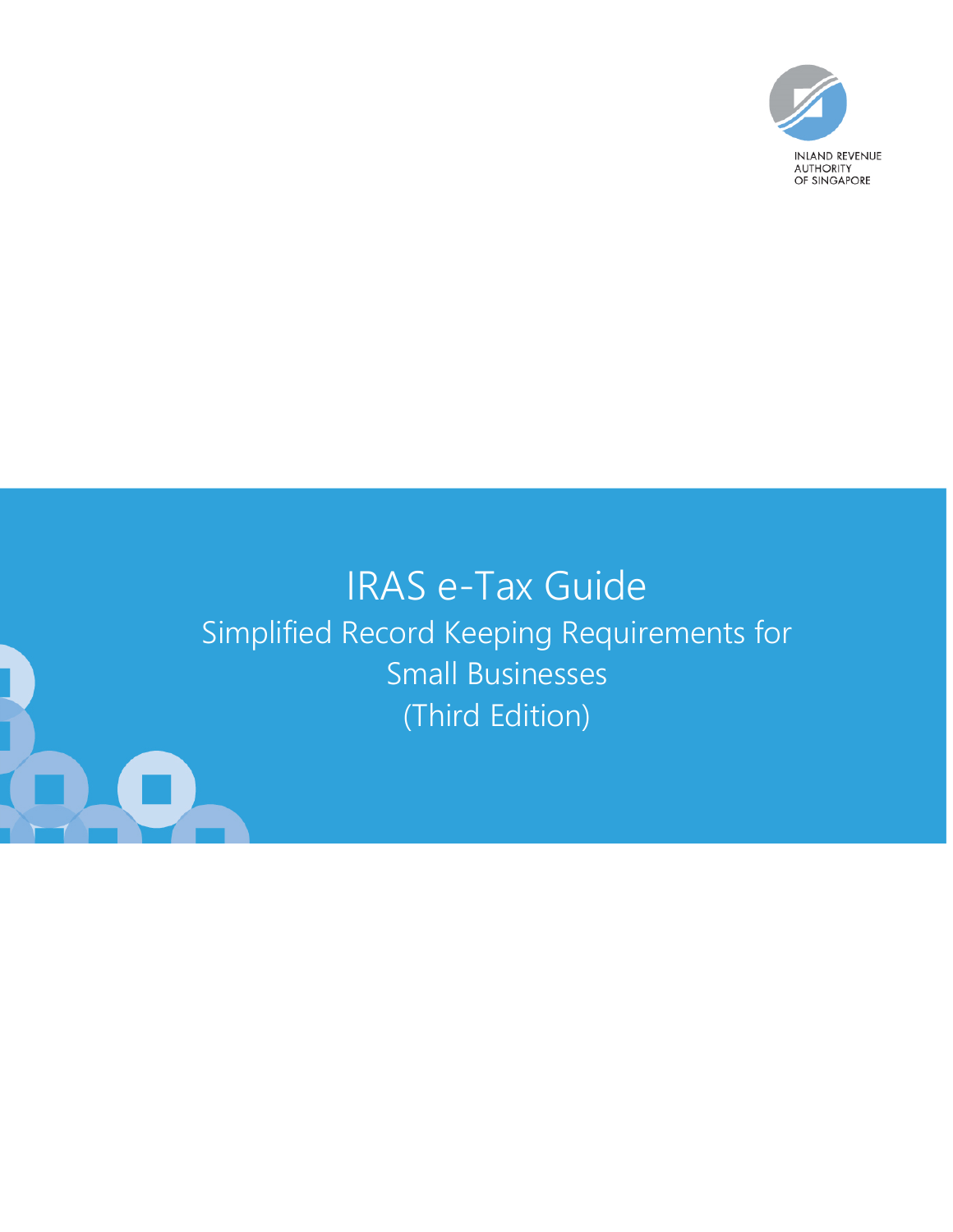Published by

Inland Revenue Authority of Singapore

Published on 21 Apr 2022

First edition published on 31 Dec 2013 Second edition published on 20 Nov 2020

Disclaimers: IRAS shall not be responsible or held accountable in any way for any damage, loss or expense whatsoever, arising directly or indirectly from any inaccuracy or incompleteness in the Contents of this e-Tax Guide, or errors or omissions in the transmission of the Contents. IRAS shall not be responsible or held accountable in any way for any decision made or action taken by you or any third party in reliance upon the Contents in this e-Tax Guide. This information aims to provide a better general understanding of taxpayers' tax obligations and is not intended to comprehensively address all possible tax issues that may arise. While every effort has been made to ensure that this information is consistent with existing law and practice, should there be any changes, IRAS reserves the right to vary our position accordingly.

© Inland Revenue Authority of Singapore

All rights reserved. No part of this publication may be reproduced or transmitted in any form or by any means, including photocopying and recording without the written permission of the copyright holder, application for which should be addressed to the publisher. Such written permission must also be obtained before any part of this publication is stored in a retrieval system of any nature.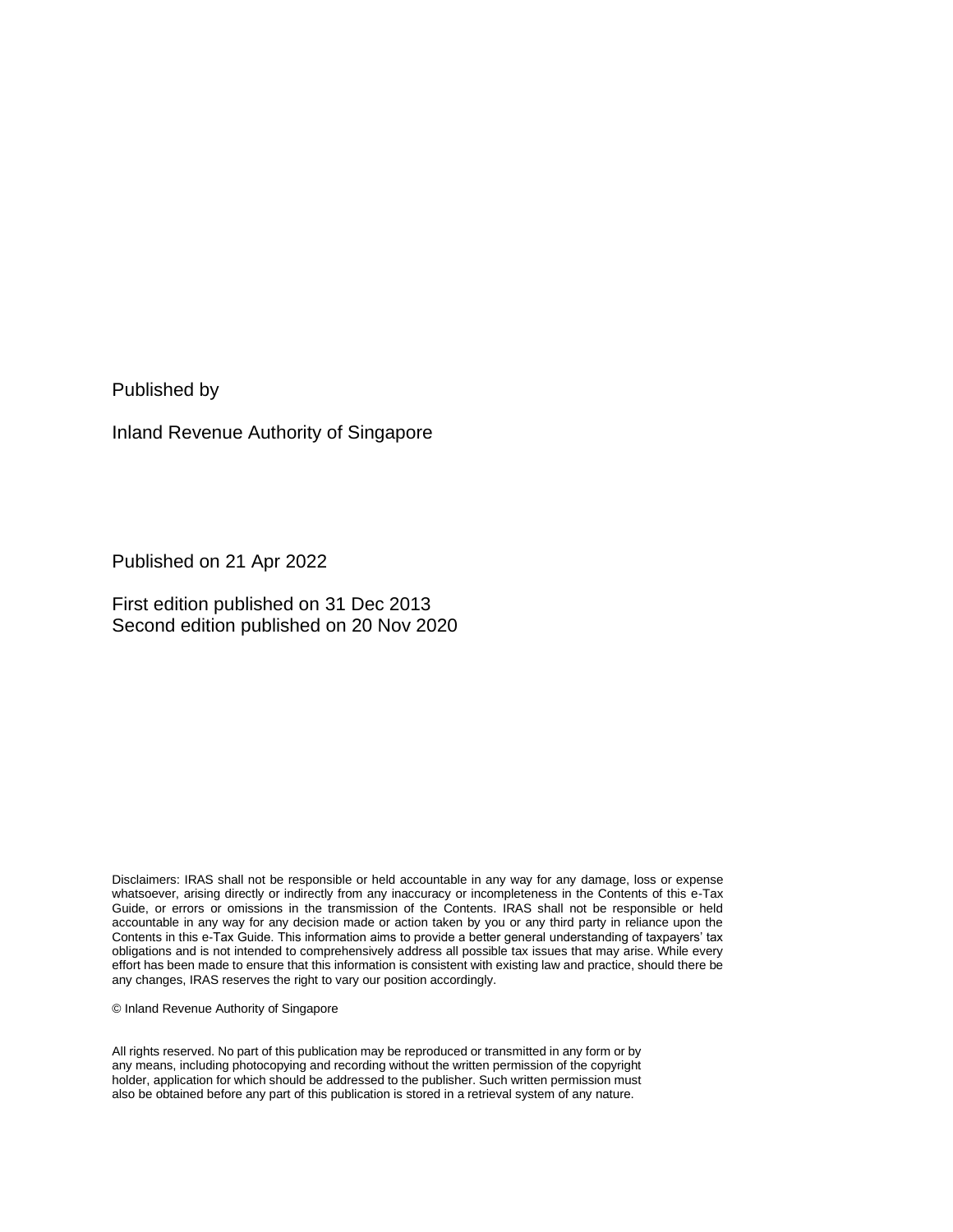### **Table of Contents**

|                |                                                                                                              | Page         |
|----------------|--------------------------------------------------------------------------------------------------------------|--------------|
| $\mathbf 1$    | Aim                                                                                                          | 1            |
| $\mathbf{2}$   | At a glance                                                                                                  | 1            |
| 3              | Importance of record keeping for businesses                                                                  | 1            |
| 4              | Qualifying conditions for simplified record keeping                                                          | $\mathbf{2}$ |
| 5              | Simplified record keeping requirements for qualifying small<br>businesses                                    | 3            |
| 6              | Tips for record keeping                                                                                      | 4            |
| $\overline{7}$ | For more information and clarifications                                                                      | 4            |
| 8              | <b>Updates and amendments</b>                                                                                | 5            |
| 9              | Appendix 1 – Examples of how businesses may be considered to<br>have qualified for simplified record keeping | 6            |
|                | 10 Appendix 2 - Daily revenue record                                                                         | 8            |
|                | 11 Appendix 3 – Daily purchases record                                                                       | 9            |
|                | 12 Appendix 4 - Monthly record of all business expenses                                                      | 10           |
|                | 13 Appendix 5 - Details of daily transport expenses                                                          | 11           |
|                | 14 Appendix 6 - Details of monthly staff remuneration expenses                                               | 12           |
|                | 15 Appendix 7 – Statement of accounts                                                                        | 13           |
|                | 16 Appendix 8 - Balance sheet                                                                                | 14           |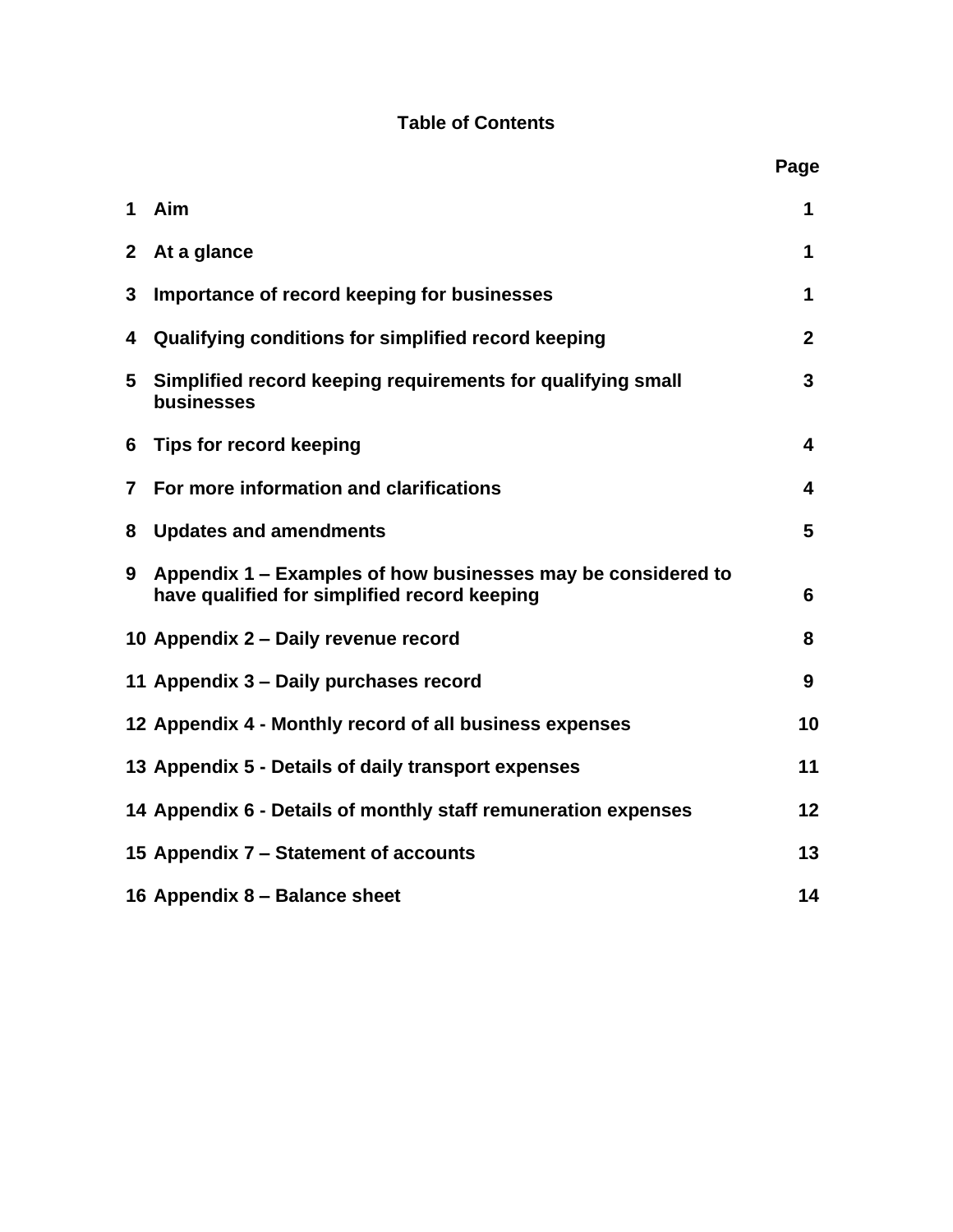#### **1. Aim**

1.1. This e-Tax Guide provides guidance on IRAS' Simplified Record Keeping (SRK) requirements for small businesses. IRAS recognises that small businesses have simpler business and tax affairs, and as long as they qualify for SRK, they can adopt the SRK requirements from 1 Jan 2014 for Year of Assessment 2015. The conditions for SRK are defined in Section 4.

#### **2. At a glance**

2.1. All businesses have to meet various record keeping requirements for tax purposes. To make record keeping easier for small businesses, IRAS has further simplified the record keeping requirements for them. Small businesses that qualify for SRK will only need to keep **business records (e.g. registers, listings) and not source documents such as receipts and invoices**, from 1 Jan 2014. IRAS may still request the original business records for verification purposes.

#### **3. Importance of Record Keeping for Businesses**

- 3.1. It is important for businesses<sup>1</sup> to keep proper records. This will enable them to:
	- a) Make better business decisions;
	- b) Be aware of the financial status of their business (e.g. profit or loss position, whether there is any internal fraud or theft);
	- c) Reduce the cost and effort required to file the annual income tax return and to reply to IRAS' queries (if any).
- 3.2. Businesses need to meet all the record keeping requirements (e.g. keeping all source documents) specified in the following e-Tax Guides (whichever is applicable):
	- ["Record Keeping Guide for Non-GST](https://www.iras.gov.sg/irashome/uploadedFiles/IRASHome/e-Tax_Guides/etaxguide_Record%20Keeping%20Guide%20for%20Non%20GST-registered%20Businesses_Revised%20Jan17.pdf) Registered Businesses";
	- ["Record Keeping Guide for GST-Registered Businesses".](https://www.iras.gov.sg/irashome/uploadedFiles/IRASHome/e-Tax_Guides/etaxguide_Record%20Keeping%20Guide%20for%20GST-registered%20%20Businesses_Revised%20Jan17.pdf)

These include requiring businesses to keep records for a minimum period:

|                       | Accounting period ending   Minimum period to keep records |
|-----------------------|-----------------------------------------------------------|
| Before 1 Jan 2007     | 7 years                                                   |
| On or after 1 Jan2007 | 5 years                                                   |

3.3. Non-compliance with record keeping requirements may constitute an offence where a maximum fine of \$5,000 and / or a jail term of up to six months may be imposed<sup>2</sup>.

<sup>&</sup>lt;sup>1</sup> Regardless of whether the business is a sole-proprietorship, partnership or company.

<sup>2</sup> Under Section 67 of Income Tax Act 1947 and Section 46 of Goods and Services Tax Act 1993.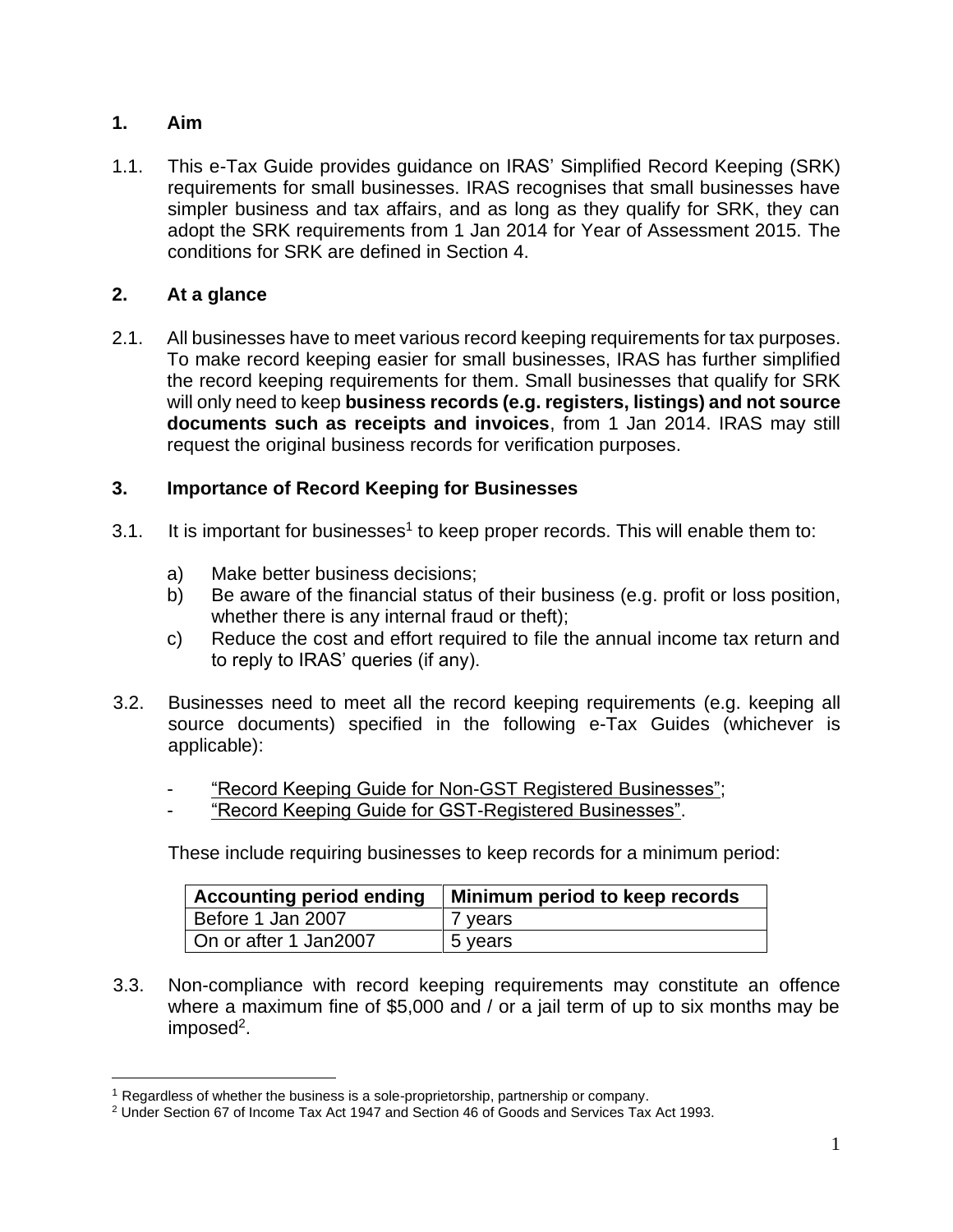#### **4. Qualifying Conditions for Simplified Record Keeping**

- 4.1. Since 1 Jan 2014 (i.e. Year of Assessment 2015), a small business that meets all of the following conditions can qualify for SRK :
	- a) The business' annual revenue<sup>1</sup> must be less than  $$100,000^*$  for the past two financial years;
	- b) The business' assets<sup>2</sup> amounted to less than  $$100,000$  as at the end of the latest financial year;
	- c) The business is not in the business of investment holding  $3$  or property development; and
	- d) The business is a sole-proprietorship or partnership that is not GSTregistered.

\*With effect from 1 Jan 2020 (i.e. Year of Assessment 2021), the business' annual revenue must be \$200,000 or less in relation to paragraph 4.1a, so that more small businesses can benefit from the SRK initiative.

- 4.2. A qualifying small business may choose to meet the SRK requirements (detailed in Section 5) at any point where it has met the qualifying conditions (Paragraph 4.1). However, small businesses should ensure that they would be able to meet the qualifying conditions in the foreseeable future as there would be significant business costs involved in switching from simplified record keeping requirements to full record keeping requirements in Paragraph 3.2. Small businesses which do not foresee that they would be able to maintain their status<sup>4</sup> should continue to meet the record keeping requirements in Paragraph 3.2.
- 4.3. New businesses which have yet to file their first annual income tax return can choose to meet the simplified record keeping requirements right from the start of their business operations, if they expect to meet the qualifying conditions (Paragraph 4.1) in the foreseeable future.
- 4.4. Small businesses choosing to meet the simplified record keeping requirements do not need to inform IRAS. Please refer to **Appendix 1** for examples illustrating Paragraphs 4.1 to 4.3.

<sup>&</sup>lt;sup>1</sup> Refers to revenue before factoring in business discounts.

<sup>&</sup>lt;sup>2</sup> Value of assets refers to the total gross book value of fixed and current assets.

<sup>&</sup>lt;sup>3</sup> An investment holding company's principal activity is to own investments such as properties and shares for long-term investment and derive investment income such as dividends, interest and rental.

<sup>4</sup> Businesses may foresee that they would not be able to maintain their status if they are currently engaged in the following activities e.g.:

<sup>-</sup> Negotiating a high-value business contract

<sup>-</sup> Acquiring a high-value piece of machinery or equipment

<sup>-</sup> Discussing a possible diversification of business operations into property development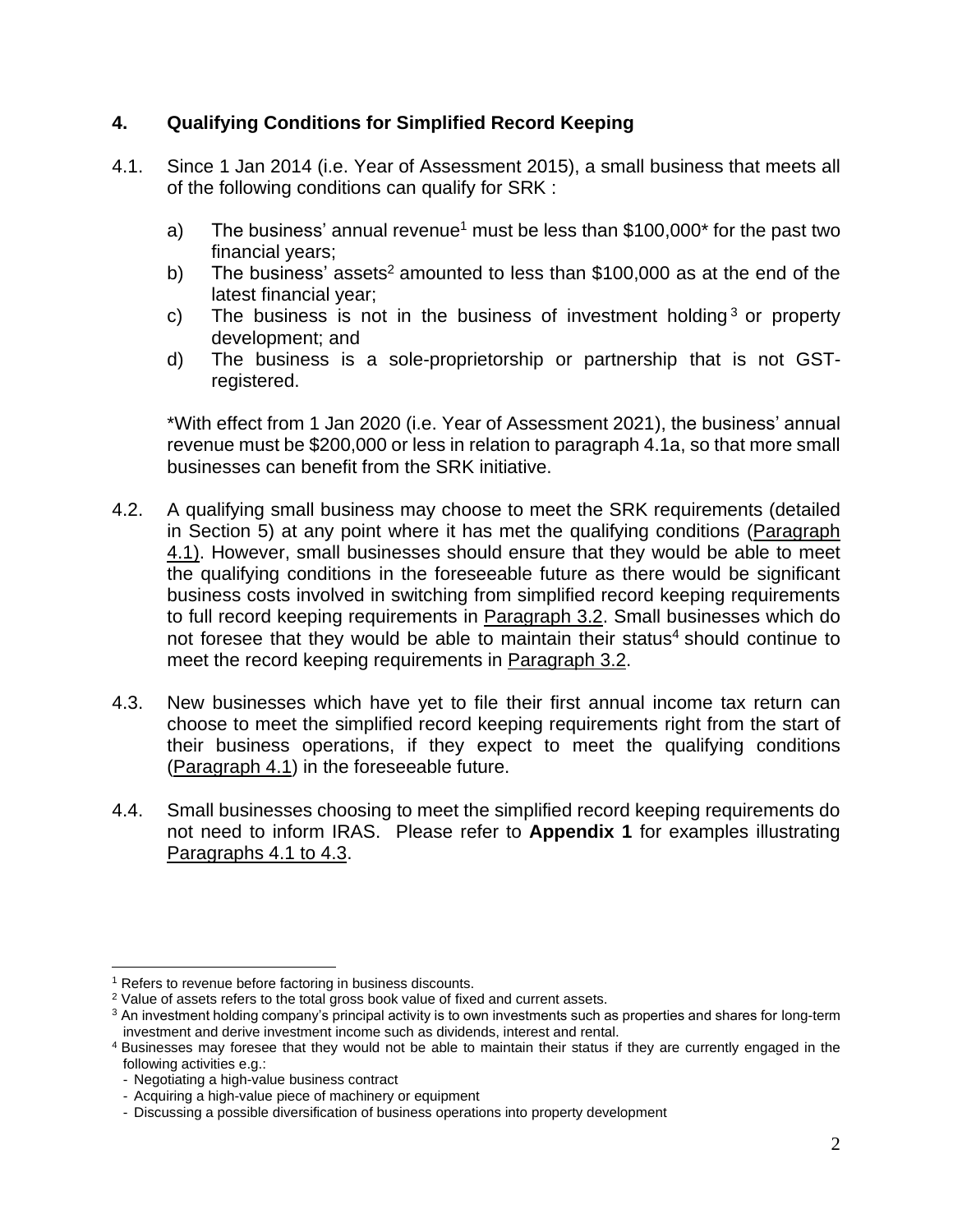#### **5. Simplified record keeping requirements for qualifying small businesses**

- 5.1. Qualifying small businesses should keep the following business records<sup>1</sup> (where applicable):
	- a) Daily Revenue Record (please refer to **Appendix 2** for a sample);
	- b) Daily Purchases Record (please refer to **Appendix 3** for a sample);
	- c) Monthly Record of All Business Expenses<sup>2</sup> (please refer to **Appendix 4** for a sample);
	- d) Details of Daily Transport Expenses (please refer to **Appendix 5** for a sample); and
	- e) Details of Monthly Staff Remuneration Expenses (please refer to **Appendix 6** for a sample).
- 5.2. Business records kept for a financial year can be used to prepare the Statement of Accounts<sup>3</sup> (please see Appendix 7 for a sample) and Balance Sheet<sup>4</sup> (please see **Appendix 8** for a sample). A business can refer to the Statement of Accounts and the Balance Sheet when preparing its annual income tax return. Please refer to [Appendices 2 to 8.](http://www.iras.gov.sg/irashome/uploadedFiles/Businesses/For_sole-proprietors_self-employed/sRK%20Appendices%202%20to%208.zip)
- 5.3. Qualifying small businesses are required to provide receipts upon the request of their customers. This is to allow customers that do not qualify for simplified record keeping to meet their record keeping requirements. However, qualifying small businesses will not need to keep the source documents.
- 5.4. IRAS has published record keeping guidelines and/or templates for selected industries<sup>5</sup>. If a qualifying small business belongs to one of these industries, it may choose to rely on the industry-specific guidelines and templates instead.

<sup>&</sup>lt;sup>1</sup> Besides business records, businesses that choose to adhere to the simplified record keeping requirements are required to keep the relevant source documents, should they choose to enjoy the benefits under the Productivity and Innovation Credit ("PIC") scheme and Wage Credit Scheme ("WCS").

<sup>2</sup> Business expenses are expenses incurred in the course of running a business e.g. staff remuneration expenses, rental, utility charges and telephone charges.

<sup>&</sup>lt;sup>3</sup> Statement of Accounts shows the financial results of a business for a financial year and should be prepared on an accrual basis i.e. income is to be recorded on the date it is earned and expenses are to be recorded on the date they are incurred.

<sup>4</sup> Balance Sheet shows the assets and liabilities of, and money invested in a business as at the end of a financial year. It should be prepared on an accrual basis.

<sup>5</sup> For the list of selected industries (e.g. beauty and wellness operators, entertainers and entertainment organisers, hawkers, sharing economy players etc.), please refer to IRAS website a[t www.iras.gov.sg](file:///C:/Users/inlcwtb/Documents/Documents/CSID/Record%20Keeping/Record%20Keeping%20Review/www.iras.gov.sg) (Taxes > Individual Income Tax > Self-Employed and Partnerships > Tax obligations by industry, trade or profession).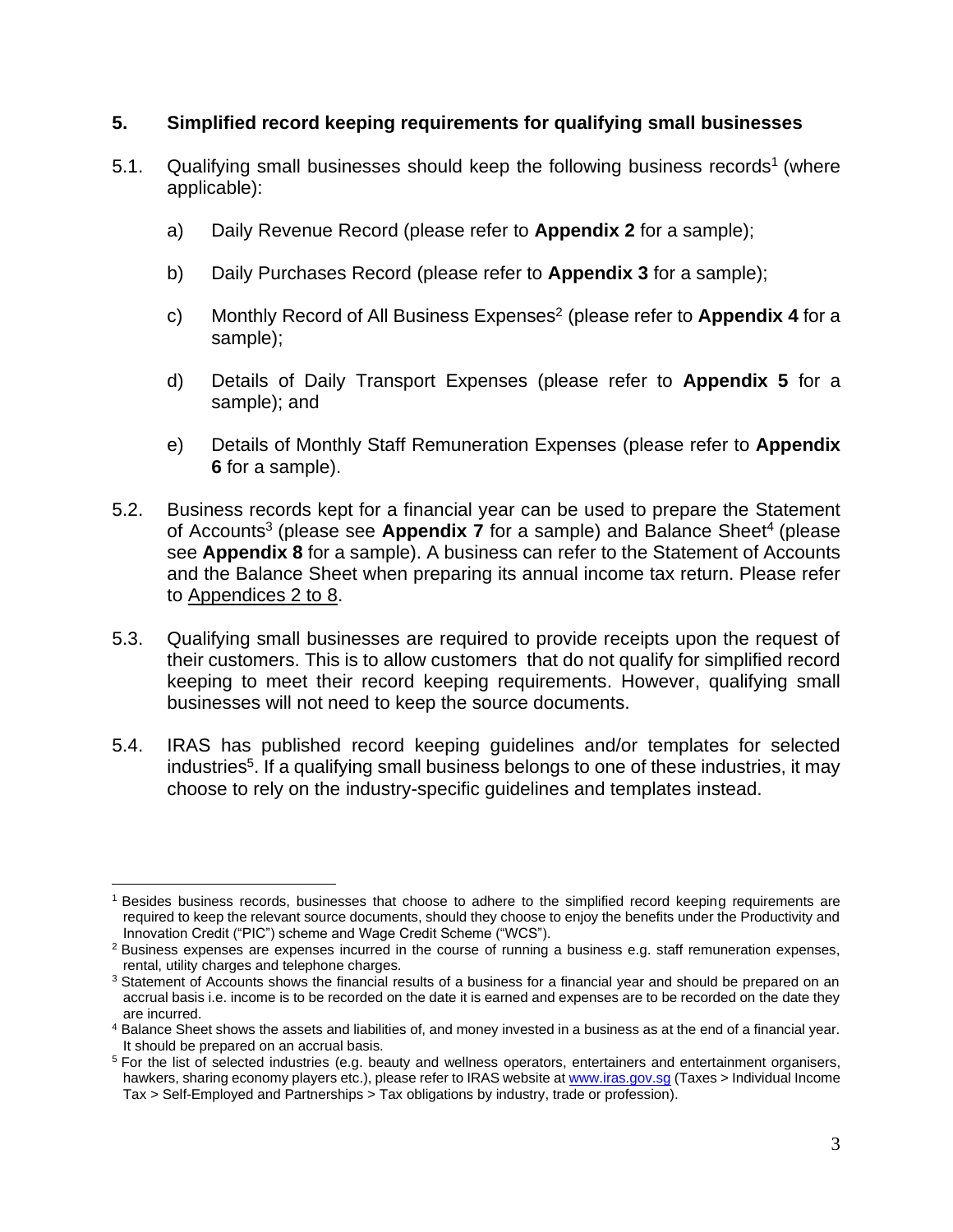#### **6. Tips for record keeping**

- 6.1. Businesses should keep records once they start business operations. Otherwise, they would have to spend more time and effort on record keeping subsequently. These are some tips for record keeping:
	- a) Set up a record keeping system which can be understood by any person familiar with the business operations. A record keeping system will alert a business to follow up on debt owed to it or to take action when its payments are due;
	- b) Record transactions every day to keep records up-to-date. Record keeping should not be left until the end of the month or financial year;
	- c) Check that all transactions are entered accurately;
	- d) Set up a bank account for the business to enable clearer management of business funds.

#### **7. For more information and clarifications**

- 7.1. For more information on record keeping, please visit IRAS website at [www.iras.gov.sg](file:///C:/Users/inlcwtb/Documents/Documents/CSID/Record%20Keeping/Record%20Keeping%20Review/www.iras.gov.sg) (Taxes > Individual Income Tax > Self-Employed and Partnerships > Tax obligations of Self-Employed Persons Keeping proper records and accounts).
- 7.2. For clarifications on this e-Tax Guide, please email IRAS at [se@iras.gov.sg](mailto:se@iras.gov.sg).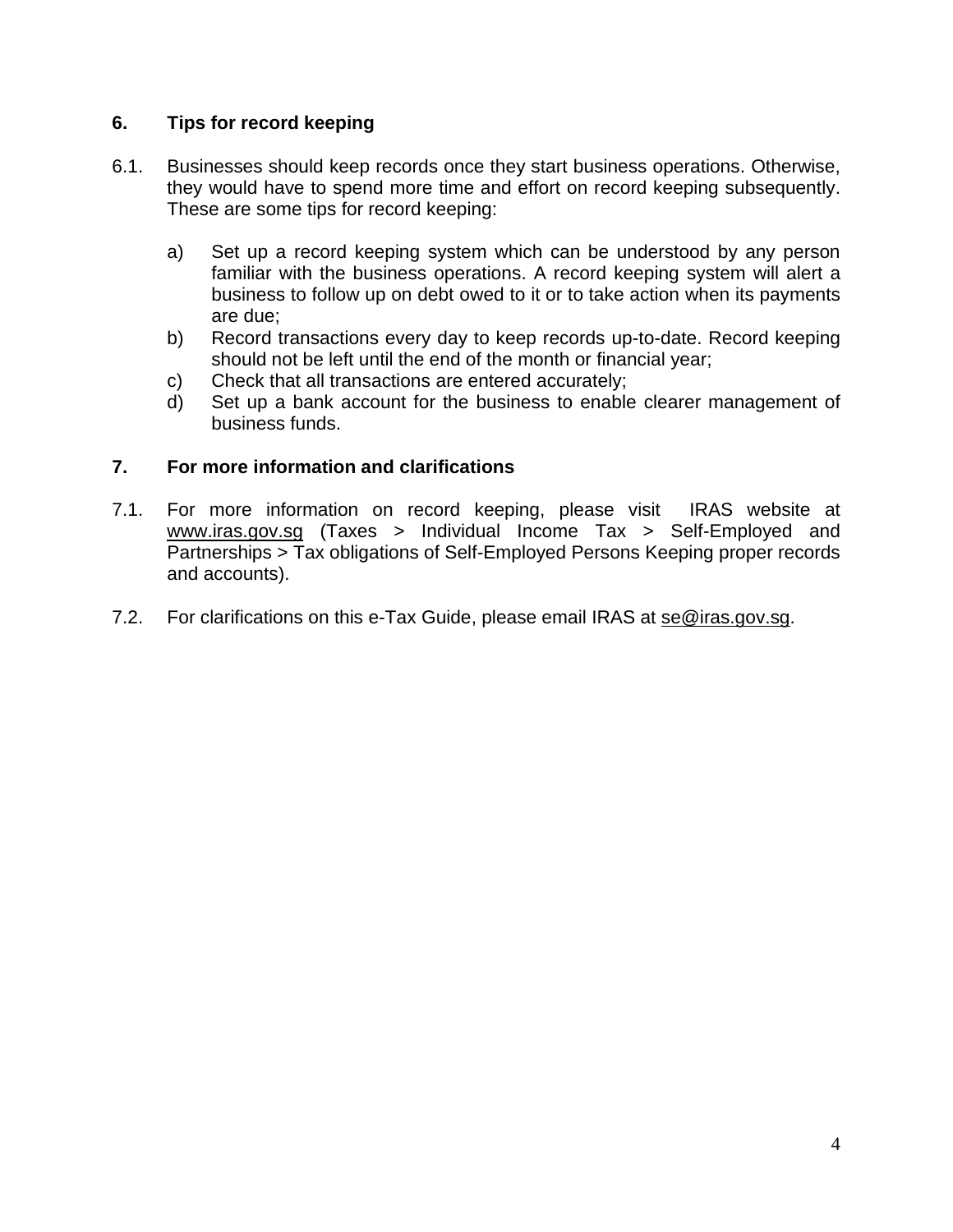## **8. Updates and amendments**

|                | Date of<br>amendment | <b>Amendments made</b>                                                                                                                                                                                                                                                                                                                       |
|----------------|----------------------|----------------------------------------------------------------------------------------------------------------------------------------------------------------------------------------------------------------------------------------------------------------------------------------------------------------------------------------------|
| $\mathbf{1}$   | 20 Nov 2020          | Updated the qualifying conditions for simplified<br>$\bullet$<br>record keeping in paragraph 4.1 by increasing the<br>revenue threshold from \$100,000 to \$200,000<br>from 1 Jan 2020 (i.e. Year of Assessment 2021)<br>onwards                                                                                                             |
|                |                      | Updated the examples in Appendix 1 to reflect how<br>the revised qualifying conditions can be applied.                                                                                                                                                                                                                                       |
| $\overline{2}$ | 21 Apr 2022          | Updated the qualifying conditions for simplified<br>$\bullet$<br>record keeping in paragraph 4.1 by clarifying that<br>the annual revenue reported by the business<br>concerned must be \$200,000 or less for the past 2<br>financial years from 1 Jan 2020 onwards (i.e. Year<br>of Assessment 2021), to qualify for the SRK<br>initiative. |
|                |                      | Updated the citations (i.e. title change) of the<br>relevant tax acts in footnote 2 at page 1, to align<br>with the changes introduced under the 2020<br>Revised Edition of Acts that came into force on 31<br>Dec 2021.                                                                                                                     |
|                |                      | Updated the website paths in pages 3 and 4 as<br>well as Appendix 4 to facilitate the tracing of the<br>website locations of the relevant information in<br><b>IRAS</b> website.                                                                                                                                                             |
|                |                      | Indicated examples of specific industries or<br>professions where record keeping templates are<br>provided in IRAS website in footnote 5 at page 3.                                                                                                                                                                                          |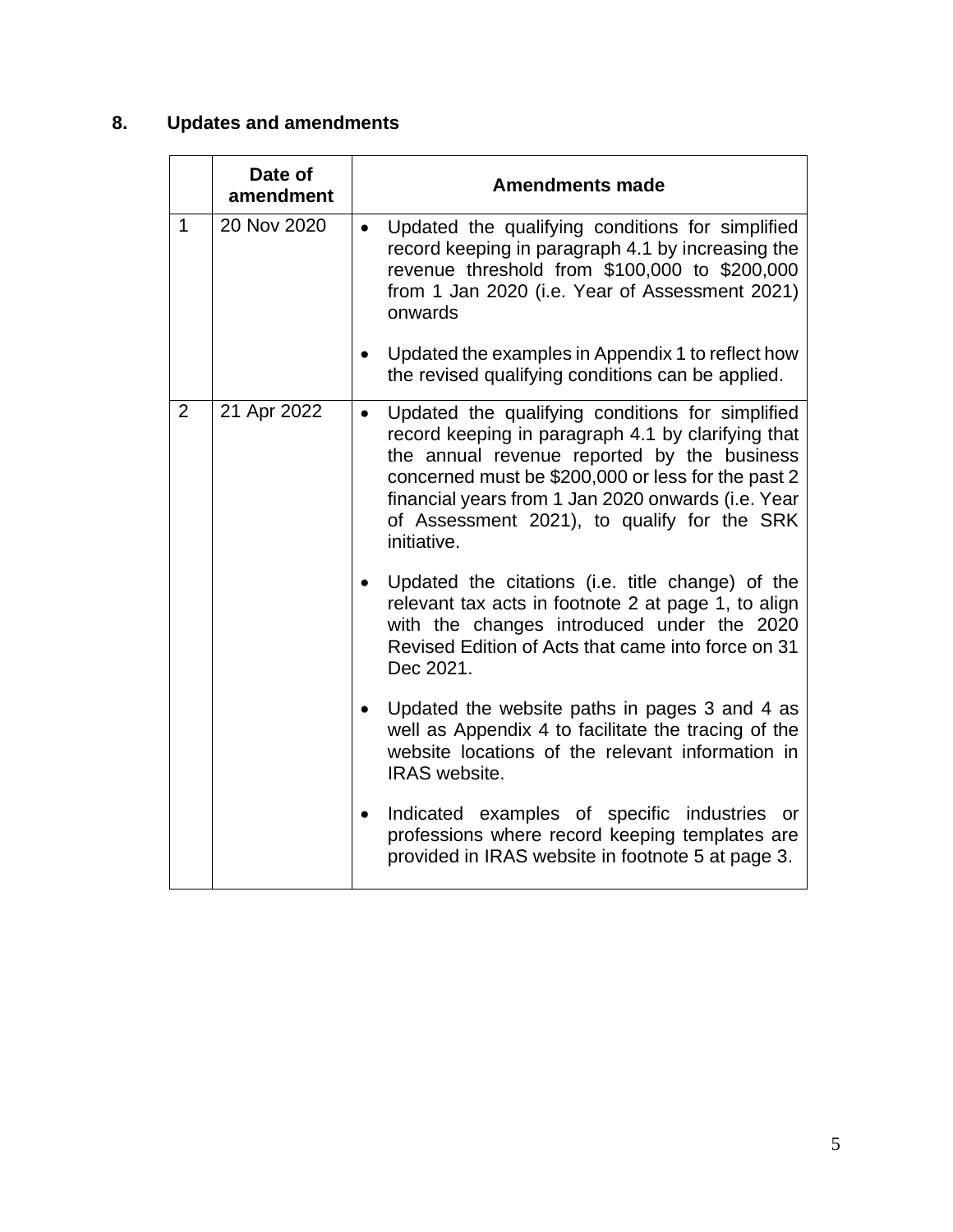#### **Appendix 1 – Examples of how businesses may be considered to have qualified for simplified record keeping**

The following examples are discussed in the context of a taxpayer who is considering his/her record keeping obligations in relation to year 2020 (i.e. Year of Assessment 2021).

#### **Example 1**

A sole-proprietorship in the business of selling clothes was set up on 1 January 2018, with December being the business' financial year-end. The total assets of the business as at 31 December 2019 amounted to \$88,000 and the past business performance is as follows:

- Revenue for 2018: \$180,000
- Revenue for 2019: \$155,000

The sole-proprietorship can be considered to have met the qualifying conditions and can choose to meet the simplified record keeping requirements with immediate effect if it expects that it would be able to meet the qualifying conditions in the foreseeable future.

#### **Example 2**

A sole-proprietorship in the Food and Beverages (F&B) industry was set up on 1 January 2018, with December being the business' financial year-end. The total assets of the business as at 31 December 2019 amounted to \$150,000 and the past business performance is as follows:

- Revenue for 2018: \$218,000
- Revenue for 2019: \$95,000

The sole-proprietorship's total assets as at the latest financial year exceeded \$100,000 and its annual revenue exceeded \$200,000 for one financial year. It has failed to meet the qualifying conditions and thus, cannot choose to adhere to the simplified record keeping requirements.

#### **Example 3**

A partnership selling hardware was set up on 1 January 2019, with December being the business' financial year-end. The total assets of the business as at 31 December 2019 amounted to \$80,000 and the past business performance is as follows:

- Revenue for 2019: \$195,000

The partnership has filed an income tax return for its first year of business. As the partnership has only been set up for one financial year, it has failed to meet the qualifying conditions and thus, cannot choose to adhere to the simplified record keeping requirements.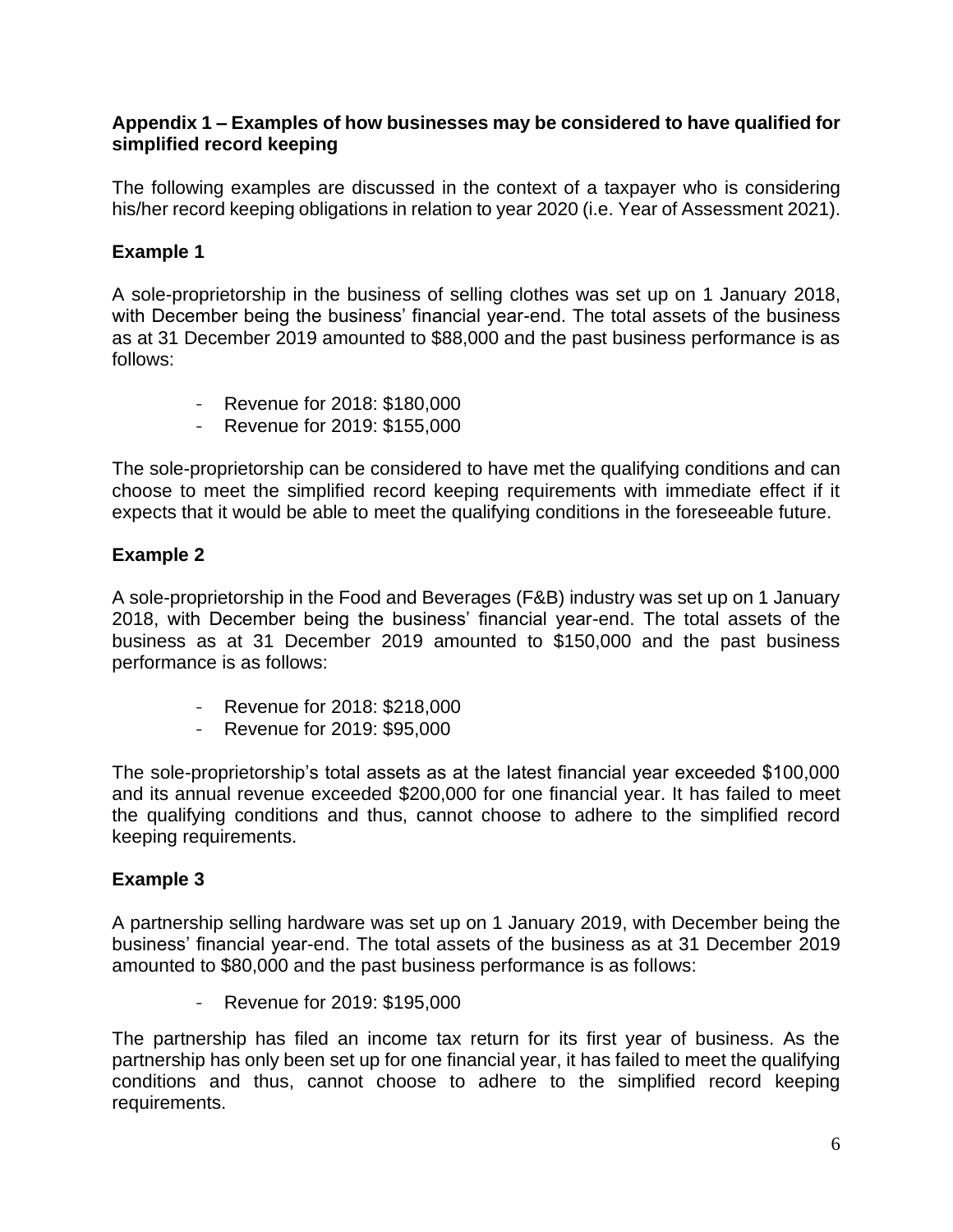#### **Example 4**

A partnership in the business of investment holding was set up on 1 January 2018 with December as its financial year-end. The total assets of the business as at 31 December 2019 amounted to \$500,000 and the past business performance is as follows:

- Revenue for 2018: \$150,000
- Revenue for 2019: \$170,000

As the partnership is in the business of investment holding and its assets exceeded \$100,000, it has failed to meet the qualifying conditions and thus, cannot choose to adhere to the simplified record keeping requirements.

#### **Example 5**

A sole-proprietorship in the business of repairing computers is newly set up and has not filed its first annual income tax return yet. The business' financial year end is December.

The business can choose to meet the simplified record keeping requirements if it expects to meet the qualifying conditions in the foreseeable future.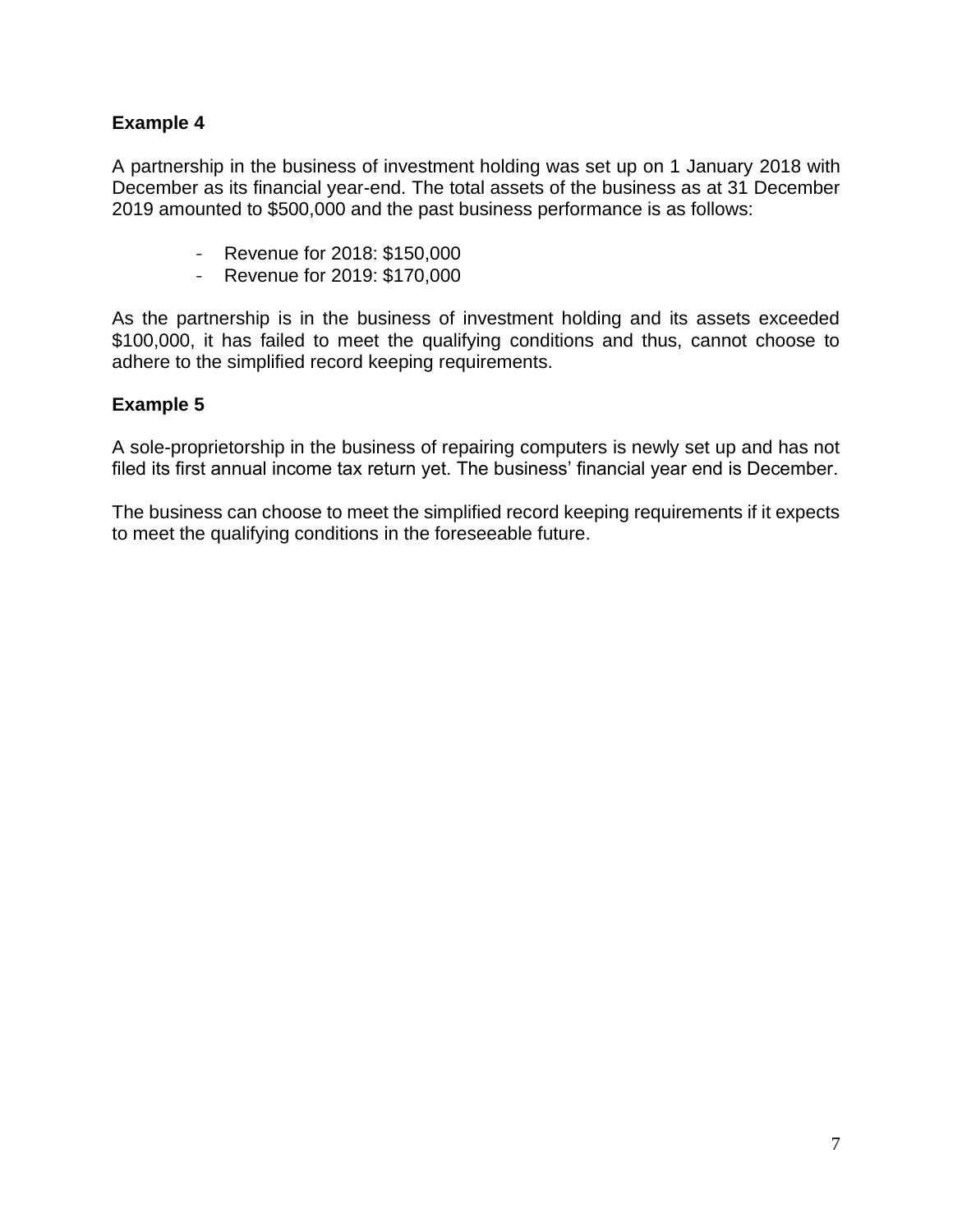## **Appendix 2 – Daily revenue record**

**Name of Business / Taxpayer: \_\_\_\_\_\_\_\_\_\_\_\_\_\_\_\_\_\_\_\_\_\_\_\_\_\_\_\_\_\_\_\_\_\_**

**Financial Year: \_\_\_\_\_\_\_\_\_\_\_\_\_\_\_\_\_\_\_\_\_\_\_\_\_\_\_\_\_\_\_\_\_\_**

|                                                               | <b>Month</b> |     |            |  |           |     |     |     |     |     |            |            |
|---------------------------------------------------------------|--------------|-----|------------|--|-----------|-----|-----|-----|-----|-----|------------|------------|
| S/N                                                           | Jan          | Feb | <b>Mar</b> |  | Apr   May | Jun | Jul | Aug | Sep | Oct | <b>Nov</b> | <b>Dec</b> |
| $\overline{\mathbf{1}}$                                       |              |     |            |  |           |     |     |     |     |     |            |            |
| $\frac{2}{3}$                                                 |              |     |            |  |           |     |     |     |     |     |            |            |
|                                                               |              |     |            |  |           |     |     |     |     |     |            |            |
| $\overline{\mathbf{4}}$                                       |              |     |            |  |           |     |     |     |     |     |            |            |
| $\frac{5}{6}$ $\frac{6}{7}$                                   |              |     |            |  |           |     |     |     |     |     |            |            |
|                                                               |              |     |            |  |           |     |     |     |     |     |            |            |
|                                                               |              |     |            |  |           |     |     |     |     |     |            |            |
| $\overline{\mathbf{8}}$                                       |              |     |            |  |           |     |     |     |     |     |            |            |
| $\overline{9}$                                                |              |     |            |  |           |     |     |     |     |     |            |            |
| $\overline{10}$                                               |              |     |            |  |           |     |     |     |     |     |            |            |
| $\boxed{11}$                                                  |              |     |            |  |           |     |     |     |     |     |            |            |
| $\overline{12}$                                               |              |     |            |  |           |     |     |     |     |     |            |            |
| $\overline{\mathbf{13}}$                                      |              |     |            |  |           |     |     |     |     |     |            |            |
| $\overline{14}$                                               |              |     |            |  |           |     |     |     |     |     |            |            |
| 15                                                            |              |     |            |  |           |     |     |     |     |     |            |            |
| $\frac{16}{17}$                                               |              |     |            |  |           |     |     |     |     |     |            |            |
|                                                               |              |     |            |  |           |     |     |     |     |     |            |            |
| <u>18</u>                                                     |              |     |            |  |           |     |     |     |     |     |            |            |
| $\overline{19}$                                               |              |     |            |  |           |     |     |     |     |     |            |            |
| $\overline{20}$                                               |              |     |            |  |           |     |     |     |     |     |            |            |
|                                                               |              |     |            |  |           |     |     |     |     |     |            |            |
| $\frac{21}{22}$                                               |              |     |            |  |           |     |     |     |     |     |            |            |
| $\begin{array}{ c c }\n\hline\n23 \\ \hline\n24\n\end{array}$ |              |     |            |  |           |     |     |     |     |     |            |            |
|                                                               |              |     |            |  |           |     |     |     |     |     |            |            |
| $\overline{25}$                                               |              |     |            |  |           |     |     |     |     |     |            |            |
| $\overline{26}$                                               |              |     |            |  |           |     |     |     |     |     |            |            |
|                                                               |              |     |            |  |           |     |     |     |     |     |            |            |
| $\frac{27}{28}$                                               |              |     |            |  |           |     |     |     |     |     |            |            |
| $\overline{29}$                                               |              |     |            |  |           |     |     |     |     |     |            |            |
| 30                                                            |              |     |            |  |           |     |     |     |     |     |            |            |
| $\overline{31}$                                               |              |     |            |  |           |     |     |     |     |     |            |            |
| <b>Total</b>                                                  |              |     |            |  |           |     |     |     |     |     |            |            |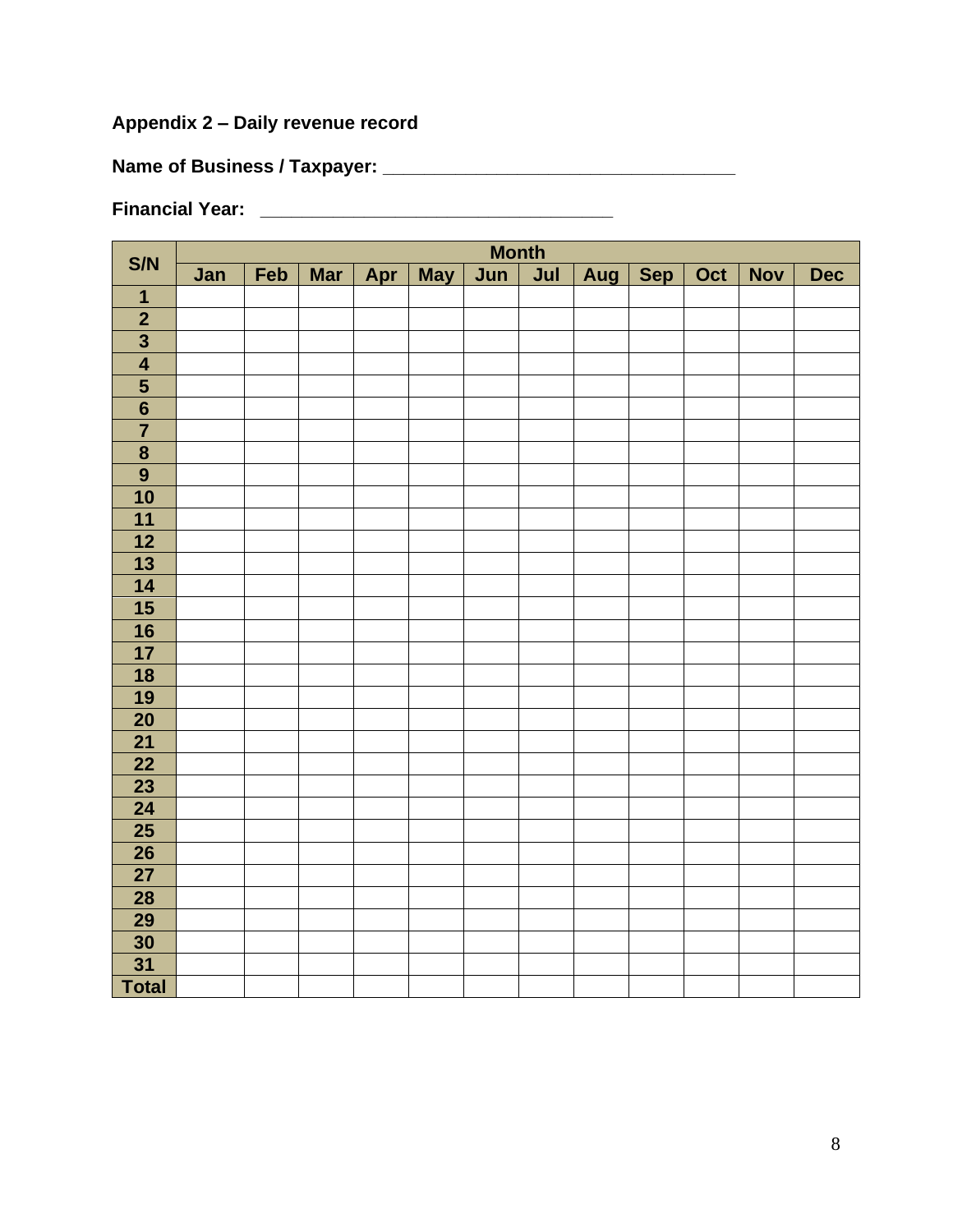#### **Appendix 3 – Daily purchases record**

**Name of Business / Taxpayer: \_\_\_\_\_\_\_\_\_\_\_\_\_\_\_\_\_\_\_\_\_\_\_\_\_\_\_\_\_\_\_\_\_\_**

**Financial Year: \_\_\_\_\_\_\_\_\_\_\_\_\_\_\_\_\_\_\_\_\_\_\_\_\_\_\_\_\_\_\_\_\_\_**

| S/N                              | Date of         | Name of         | <b>Description of Goods /<br/>Services Received</b> | <b>Amount</b>  | <b>Mode of</b> |
|----------------------------------|-----------------|-----------------|-----------------------------------------------------|----------------|----------------|
|                                  | <b>Purchase</b> | <b>Supplier</b> |                                                     | <b>Payable</b> | <b>Payment</b> |
|                                  |                 |                 |                                                     |                | (Cash/Cheque)  |
| $\mathbf{1}$                     |                 |                 |                                                     |                |                |
| $\overline{2}$                   |                 |                 |                                                     |                |                |
| $\overline{\mathbf{3}}$          |                 |                 |                                                     |                |                |
| $\overline{4}$                   |                 |                 |                                                     |                |                |
| $\overline{\mathbf{5}}$          |                 |                 |                                                     |                |                |
| $\overline{6}$<br>$\overline{7}$ |                 |                 |                                                     |                |                |
| $\overline{\mathbf{8}}$          |                 |                 |                                                     |                |                |
| $\overline{9}$                   |                 |                 |                                                     |                |                |
| 10                               |                 |                 |                                                     |                |                |
| 11                               |                 |                 |                                                     |                |                |
| 12                               |                 |                 |                                                     |                |                |
| $\overline{13}$                  |                 |                 |                                                     |                |                |
| 14                               |                 |                 |                                                     |                |                |
| 15                               |                 |                 |                                                     |                |                |
| 16                               |                 |                 |                                                     |                |                |
| 17                               |                 |                 |                                                     |                |                |
| 18                               |                 |                 |                                                     |                |                |
| 19                               |                 |                 |                                                     |                |                |
| $\overline{20}$                  |                 |                 |                                                     |                |                |
| $\overline{21}$                  |                 |                 |                                                     |                |                |
| 22                               |                 |                 |                                                     |                |                |
| 23                               |                 |                 |                                                     |                |                |
| $\overline{24}$                  |                 |                 |                                                     |                |                |
| 25                               |                 |                 |                                                     |                |                |
| $\overline{26}$                  |                 |                 |                                                     |                |                |
| $\overline{27}$                  |                 |                 |                                                     |                |                |
| $\overline{28}$                  |                 |                 |                                                     |                |                |
| $\overline{29}$                  |                 |                 |                                                     |                |                |
| $\overline{30}$                  |                 |                 |                                                     |                |                |
| $\overline{31}$                  |                 |                 |                                                     |                |                |
| $\overline{32}$                  |                 |                 |                                                     |                |                |
| $\overline{33}$                  |                 |                 |                                                     |                |                |
| $\overline{34}$                  |                 |                 |                                                     |                |                |
| 35                               |                 |                 |                                                     |                |                |
| 36                               |                 |                 |                                                     |                |                |
| $\overline{37}$                  |                 |                 |                                                     |                |                |
| 38                               |                 |                 |                                                     |                |                |
| 39                               |                 |                 |                                                     |                |                |
| 40                               |                 |                 |                                                     |                |                |
| <b>Total</b>                     |                 |                 |                                                     |                |                |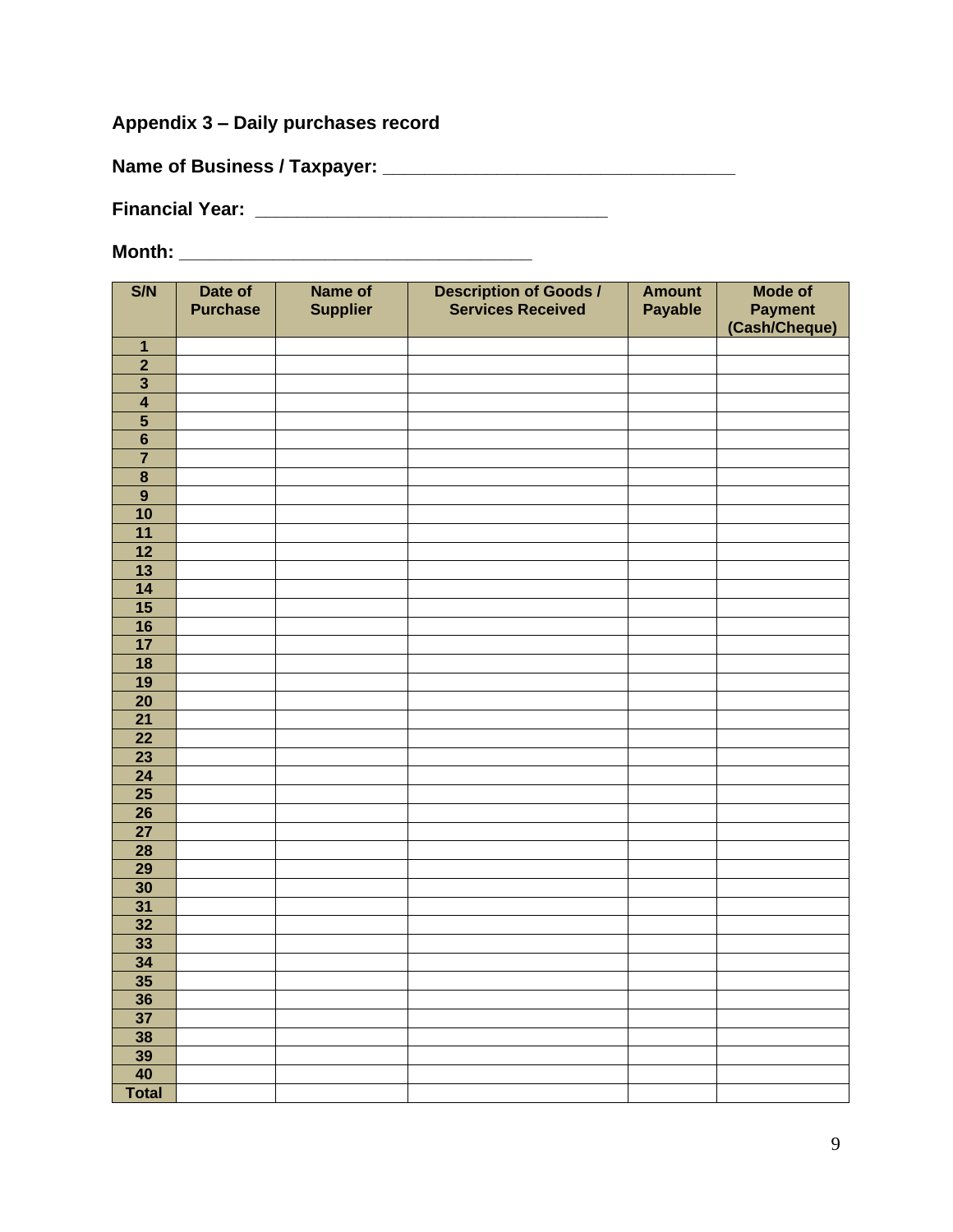#### **Appendix 4 – Monthly record of all business expenses**

| <b>Name of Business / Taxpayer:</b> |  |
|-------------------------------------|--|
|-------------------------------------|--|

**Financial Year: \_\_\_\_\_\_\_\_\_\_\_\_\_\_\_\_\_\_\_\_\_\_\_\_\_\_\_\_\_\_\_\_\_\_**

| S/N                     | <b>Date</b><br><b>Expense is</b><br><b>Incurred</b> | Description of Expense <sup>1</sup> (e.g.<br>rental, transport <sup>2</sup> , staff<br>remuneration <sup>2</sup> ) | <b>Amount</b><br><b>Payable</b> | <b>Mode of</b><br><b>Payment</b><br>(Cash/Cheque) | <b>Amount</b><br><b>Payable to</b> |
|-------------------------|-----------------------------------------------------|--------------------------------------------------------------------------------------------------------------------|---------------------------------|---------------------------------------------------|------------------------------------|
| $\mathbf{1}$            |                                                     |                                                                                                                    |                                 |                                                   |                                    |
| $\overline{2}$          |                                                     |                                                                                                                    |                                 |                                                   |                                    |
| $\overline{\mathbf{3}}$ |                                                     |                                                                                                                    |                                 |                                                   |                                    |
| $\overline{\mathbf{4}}$ |                                                     |                                                                                                                    |                                 |                                                   |                                    |
| $\overline{\mathbf{5}}$ |                                                     |                                                                                                                    |                                 |                                                   |                                    |
| $\overline{6}$          |                                                     |                                                                                                                    |                                 |                                                   |                                    |
| $\overline{\mathbf{7}}$ |                                                     |                                                                                                                    |                                 |                                                   |                                    |
| $\overline{\mathbf{8}}$ |                                                     |                                                                                                                    |                                 |                                                   |                                    |
| $\overline{9}$          |                                                     |                                                                                                                    |                                 |                                                   |                                    |
| 10                      |                                                     |                                                                                                                    |                                 |                                                   |                                    |
| 11                      |                                                     |                                                                                                                    |                                 |                                                   |                                    |
| $\overline{12}$         |                                                     |                                                                                                                    |                                 |                                                   |                                    |
| $\overline{13}$         |                                                     |                                                                                                                    |                                 |                                                   |                                    |
| 14                      |                                                     |                                                                                                                    |                                 |                                                   |                                    |
| $\overline{15}$         |                                                     |                                                                                                                    |                                 |                                                   |                                    |
| 16                      |                                                     |                                                                                                                    |                                 |                                                   |                                    |
| $\overline{17}$         |                                                     |                                                                                                                    |                                 |                                                   |                                    |
| 18                      |                                                     |                                                                                                                    |                                 |                                                   |                                    |
| $\overline{19}$         |                                                     |                                                                                                                    |                                 |                                                   |                                    |
| $\overline{20}$         |                                                     |                                                                                                                    |                                 |                                                   |                                    |
| $\overline{21}$         |                                                     |                                                                                                                    |                                 |                                                   |                                    |
| $\overline{22}$         |                                                     |                                                                                                                    |                                 |                                                   |                                    |
| $\overline{23}$         |                                                     |                                                                                                                    |                                 |                                                   |                                    |
| $\overline{24}$         |                                                     |                                                                                                                    |                                 |                                                   |                                    |
| $\overline{25}$         |                                                     |                                                                                                                    |                                 |                                                   |                                    |
| $\overline{26}$         |                                                     |                                                                                                                    |                                 |                                                   |                                    |
| $\overline{27}$         |                                                     |                                                                                                                    |                                 |                                                   |                                    |
| 28                      |                                                     |                                                                                                                    |                                 |                                                   |                                    |
| $\overline{29}$         |                                                     |                                                                                                                    |                                 |                                                   |                                    |
| 30                      |                                                     |                                                                                                                    |                                 |                                                   |                                    |
| $\overline{31}$         |                                                     |                                                                                                                    |                                 |                                                   |                                    |
| $\overline{32}$         |                                                     |                                                                                                                    |                                 |                                                   |                                    |
| 33                      |                                                     |                                                                                                                    |                                 |                                                   |                                    |
| $\overline{34}$         |                                                     |                                                                                                                    |                                 |                                                   |                                    |
| $\overline{35}$         |                                                     |                                                                                                                    |                                 |                                                   |                                    |
| 36                      |                                                     |                                                                                                                    |                                 |                                                   |                                    |
| $\overline{37}$         |                                                     |                                                                                                                    |                                 |                                                   |                                    |
| 38                      |                                                     |                                                                                                                    |                                 |                                                   |                                    |
| 39                      |                                                     |                                                                                                                    |                                 |                                                   |                                    |
| 40                      |                                                     |                                                                                                                    |                                 |                                                   |                                    |
| <b>Total</b>            |                                                     |                                                                                                                    |                                 |                                                   |                                    |

<sup>&</sup>lt;sup>1</sup> Only allowable expenses can be claimed for income tax purposes – please refer to IRAS website a[t www.iras.gov.sg](http://www.iras.gov.sg/) (Taxes > Individual Income Tax > Self-Employed and Partnerships > Business expenses and deductions).

 For transport and staff remuneration expenses, details have to be recorded. Please see Appendices 5 and 6 for sample templates.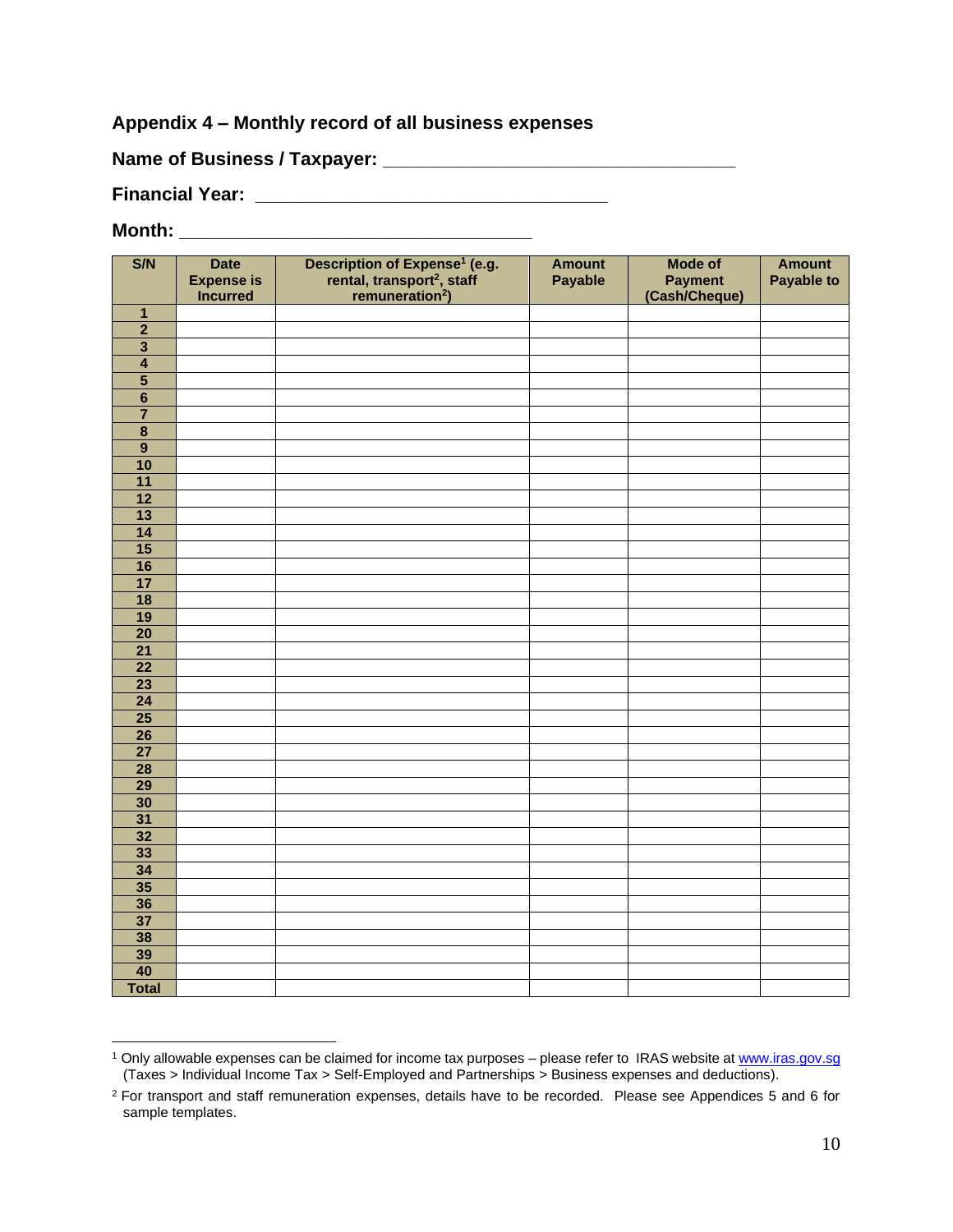#### **Appendix 5 – Details of daily transport expenses**

**Name of Business / Taxpayer: \_\_\_\_\_\_\_\_\_\_\_\_\_\_\_\_\_\_\_\_\_\_\_\_\_\_\_\_\_\_\_\_\_\_**

**Financial Year: \_\_\_\_\_\_\_\_\_\_\_\_\_\_\_\_\_\_\_\_\_\_\_\_\_\_\_\_\_\_\_\_\_\_**

| S/N                                | <b>Date</b> | <b>Purpose of trip</b> | <b>Destination</b> | Mode of                     | <b>Person incurring</b>           | <b>Amount</b> |
|------------------------------------|-------------|------------------------|--------------------|-----------------------------|-----------------------------------|---------------|
|                                    |             |                        |                    | transportation <sup>1</sup> | expense<br>(Name and Designation) |               |
|                                    |             |                        |                    |                             |                                   |               |
| $\mathbf{1}$                       |             |                        |                    |                             |                                   |               |
| $\overline{2}$                     |             |                        |                    |                             |                                   |               |
| $\overline{\mathbf{3}}$            |             |                        |                    |                             |                                   |               |
| $\overline{4}$                     |             |                        |                    |                             |                                   |               |
| $\overline{\mathbf{5}}$            |             |                        |                    |                             |                                   |               |
| $\overline{\mathbf{6}}$            |             |                        |                    |                             |                                   |               |
| $\overline{7}$                     |             |                        |                    |                             |                                   |               |
| $\overline{\mathbf{8}}$            |             |                        |                    |                             |                                   |               |
| $\overline{9}$                     |             |                        |                    |                             |                                   |               |
| $\overline{10}$                    |             |                        |                    |                             |                                   |               |
| 11                                 |             |                        |                    |                             |                                   |               |
| $\overline{12}$                    |             |                        |                    |                             |                                   |               |
| $\overline{13}$                    |             |                        |                    |                             |                                   |               |
| $\overline{14}$                    |             |                        |                    |                             |                                   |               |
| $\overline{15}$                    |             |                        |                    |                             |                                   |               |
| 16                                 |             |                        |                    |                             |                                   |               |
| $\overline{17}$                    |             |                        |                    |                             |                                   |               |
| $\overline{18}$                    |             |                        |                    |                             |                                   |               |
| $\overline{19}$                    |             |                        |                    |                             |                                   |               |
| $\overline{20}$                    |             |                        |                    |                             |                                   |               |
| $\overline{21}$                    |             |                        |                    |                             |                                   |               |
| $\overline{22}$                    |             |                        |                    |                             |                                   |               |
| $\overline{23}$                    |             |                        |                    |                             |                                   |               |
| $\overline{24}$                    |             |                        |                    |                             |                                   |               |
| $\overline{25}$                    |             |                        |                    |                             |                                   |               |
| $\overline{26}$                    |             |                        |                    |                             |                                   |               |
| $\overline{27}$<br>$\overline{28}$ |             |                        |                    |                             |                                   |               |
| $\overline{29}$                    |             |                        |                    |                             |                                   |               |
| $\overline{30}$                    |             |                        |                    |                             |                                   |               |
| $\overline{31}$                    |             |                        |                    |                             |                                   |               |
| $\overline{32}$                    |             |                        |                    |                             |                                   |               |
| 33                                 |             |                        |                    |                             |                                   |               |
| $\overline{34}$                    |             |                        |                    |                             |                                   |               |
| $\overline{35}$                    |             |                        |                    |                             |                                   |               |
| 36                                 |             |                        |                    |                             |                                   |               |
| $\overline{37}$                    |             |                        |                    |                             |                                   |               |
| $\overline{38}$                    |             |                        |                    |                             |                                   |               |
| 39                                 |             |                        |                    |                             |                                   |               |
| 40                                 |             |                        |                    |                             |                                   |               |
| <b>Total</b>                       |             |                        |                    |                             |                                   |               |
|                                    |             |                        |                    |                             |                                   |               |

Expenses incurred on private cars are disallowable expenses for income tax purposes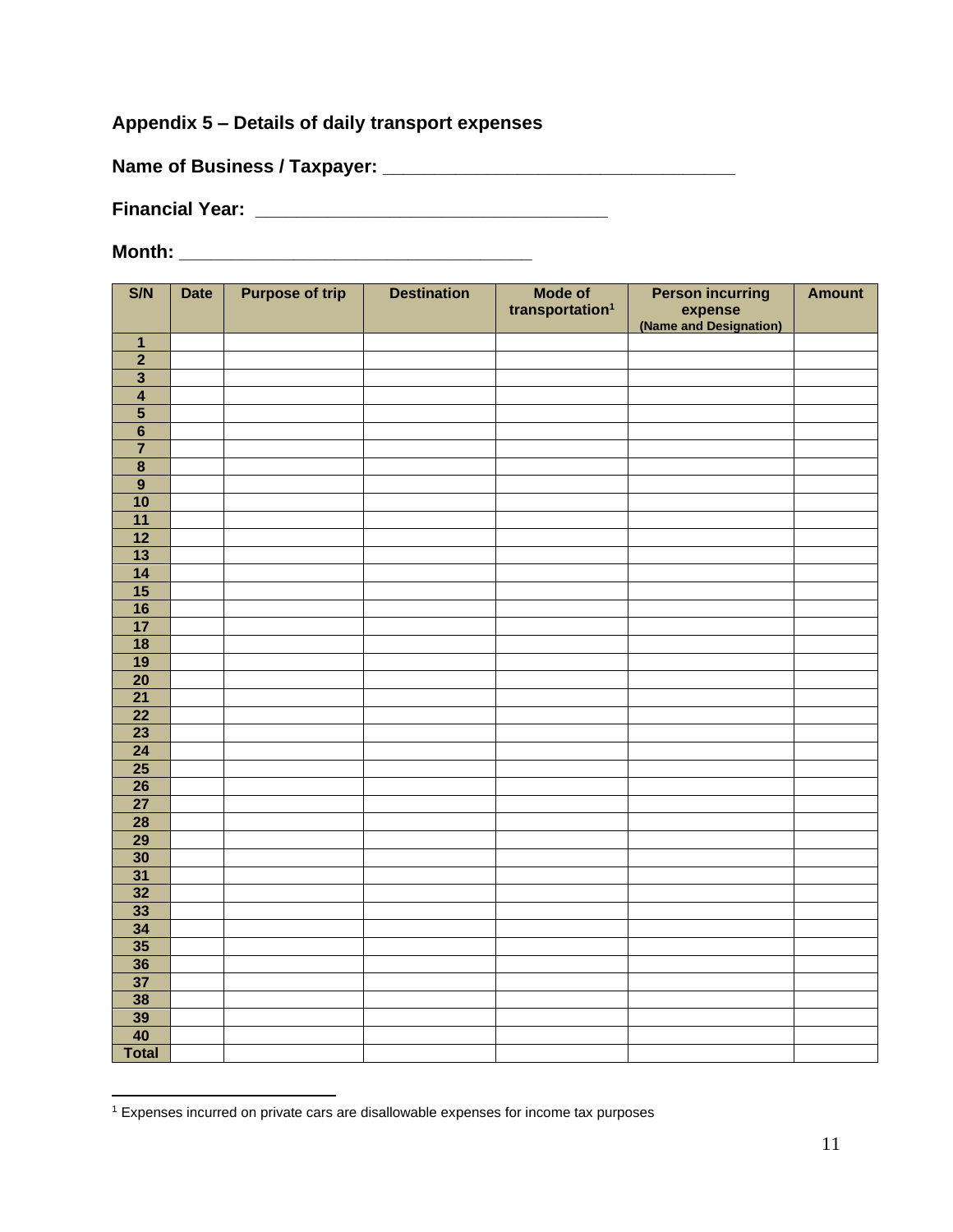#### **Appendix 6 – Details of monthly staff remuneration expenses**

**Name of Business / Taxpayer: \_\_\_\_\_\_\_\_\_\_\_\_\_\_\_\_\_\_\_\_\_\_\_\_\_\_\_\_\_\_\_\_\_\_**

**Financial Year: \_\_\_\_\_\_\_\_\_\_\_\_\_\_\_\_\_\_\_\_\_\_\_\_\_\_\_\_\_\_\_\_\_\_**

| S/N                      | Name of<br>employee <sup>1</sup> | <b>Designation</b> | Identification<br>number | Remuneration | Employer<br>CPF | SDL <sup>2</sup> | FWL <sup>3</sup> |
|--------------------------|----------------------------------|--------------------|--------------------------|--------------|-----------------|------------------|------------------|
| $\overline{1}$           |                                  |                    |                          |              |                 |                  |                  |
| $\overline{2}$           |                                  |                    |                          |              |                 |                  |                  |
| $\overline{\mathbf{3}}$  |                                  |                    |                          |              |                 |                  |                  |
| $\overline{4}$           |                                  |                    |                          |              |                 |                  |                  |
| $\overline{\mathbf{5}}$  |                                  |                    |                          |              |                 |                  |                  |
| $\overline{6}$           |                                  |                    |                          |              |                 |                  |                  |
| $\overline{7}$           |                                  |                    |                          |              |                 |                  |                  |
| $\overline{\mathbf{8}}$  |                                  |                    |                          |              |                 |                  |                  |
| $\overline{9}$           |                                  |                    |                          |              |                 |                  |                  |
| 10                       |                                  |                    |                          |              |                 |                  |                  |
| $\overline{11}$          |                                  |                    |                          |              |                 |                  |                  |
| $\overline{12}$          |                                  |                    |                          |              |                 |                  |                  |
| $\overline{\mathbf{13}}$ |                                  |                    |                          |              |                 |                  |                  |
| $\overline{\mathbf{14}}$ |                                  |                    |                          |              |                 |                  |                  |
| $\overline{15}$          |                                  |                    |                          |              |                 |                  |                  |
| $\overline{16}$          |                                  |                    |                          |              |                 |                  |                  |
| $\overline{17}$          |                                  |                    |                          |              |                 |                  |                  |
| $\overline{\mathbf{18}}$ |                                  |                    |                          |              |                 |                  |                  |
| $\overline{19}$          |                                  |                    |                          |              |                 |                  |                  |
| $\overline{20}$          |                                  |                    |                          |              |                 |                  |                  |
| $\overline{21}$          |                                  |                    |                          |              |                 |                  |                  |
| $\overline{22}$          |                                  |                    |                          |              |                 |                  |                  |
| $\overline{23}$          |                                  |                    |                          |              |                 |                  |                  |
| $\overline{24}$          |                                  |                    |                          |              |                 |                  |                  |
| $\overline{25}$          |                                  |                    |                          |              |                 |                  |                  |
| $\overline{26}$          |                                  |                    |                          |              |                 |                  |                  |
| $\overline{27}$          |                                  |                    |                          |              |                 |                  |                  |
| $\overline{28}$          |                                  |                    |                          |              |                 |                  |                  |
| $\overline{29}$          |                                  |                    |                          |              |                 |                  |                  |
| $\overline{30}$          |                                  |                    |                          |              |                 |                  |                  |
| $\overline{31}$          |                                  |                    |                          |              |                 |                  |                  |
| $\overline{32}$          |                                  |                    |                          |              |                 |                  |                  |
| $\overline{33}$          |                                  |                    |                          |              |                 |                  |                  |
| $\overline{34}$          |                                  |                    |                          |              |                 |                  |                  |
| 35                       |                                  |                    |                          |              |                 |                  |                  |
| 36                       |                                  |                    |                          |              |                 |                  |                  |
| $\overline{37}$          |                                  |                    |                          |              |                 |                  |                  |
| $\overline{38}$          |                                  |                    |                          |              |                 |                  |                  |
| $\frac{39}{40}$          |                                  |                    |                          |              |                 |                  |                  |
|                          |                                  |                    |                          |              |                 |                  |                  |
| <b>Total</b>             |                                  |                    |                          |              |                 |                  |                  |

Business owners' salaries are disallowable expenses for income tax purposes.

<sup>&</sup>lt;sup>2</sup> SDL - Skills Development Levy

<sup>&</sup>lt;sup>3</sup> FWL – Foreign Worker Levy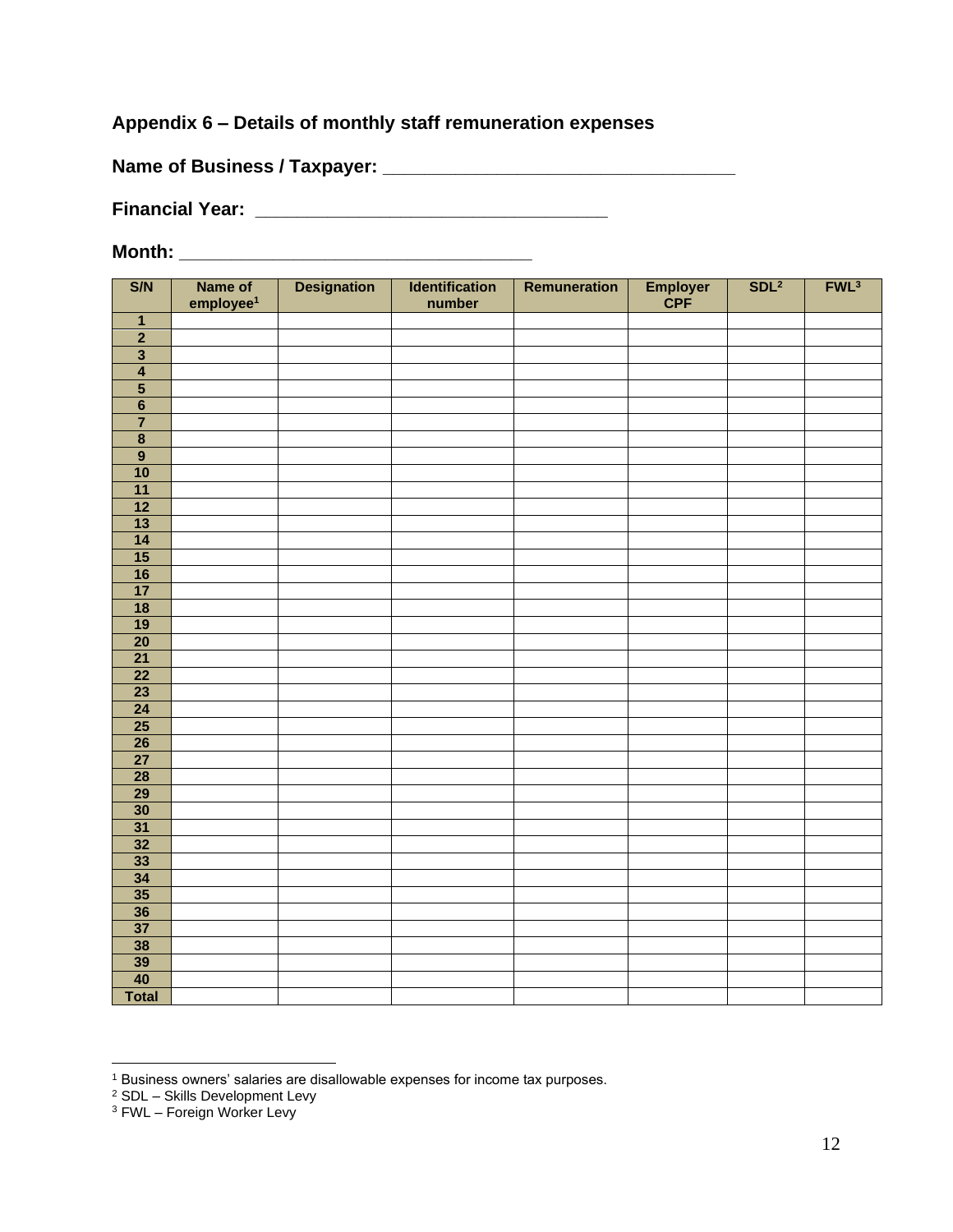| Appendix 7 – Statement of accounts                                                                                                                                                                                             |                                                                                                                                                                                                                                |       |
|--------------------------------------------------------------------------------------------------------------------------------------------------------------------------------------------------------------------------------|--------------------------------------------------------------------------------------------------------------------------------------------------------------------------------------------------------------------------------|-------|
| NAME OF BUSINESS / TAXPAYER:                                                                                                                                                                                                   |                                                                                                                                                                                                                                |       |
| <b>IDENTIFICATION NUMBER:</b>                                                                                                                                                                                                  |                                                                                                                                                                                                                                |       |
| <b>NATURE OF BUSINESS:</b>                                                                                                                                                                                                     |                                                                                                                                                                                                                                |       |
| For Financial Year:                                                                                                                                                                                                            |                                                                                                                                                                                                                                |       |
|                                                                                                                                                                                                                                | \$                                                                                                                                                                                                                             | \$    |
| REVENUE (Total Sales / Income) (Refer to Appendix 2 for daily business record template)                                                                                                                                        |                                                                                                                                                                                                                                | Box 1 |
| <b>Cost of Goods Sold</b><br>{Opening Trading Stock + Trading Stock Purchased (Refer to<br>Appendix 3 for daily purchases record template) – Closing<br><b>Trading Stock</b> }                                                 |                                                                                                                                                                                                                                |       |
| <b>GROSS PROFIT / LOSS</b><br>{Revenue less Cost of Goods Sold}<br><b>BUSINESS EXPENSES<sup>1</sup></b> (Refer to Appendix 4 for monthly business record template)                                                             |                                                                                                                                                                                                                                | Box 2 |
| Telephone charges                                                                                                                                                                                                              |                                                                                                                                                                                                                                |       |
| <b>Entertainment expenses</b>                                                                                                                                                                                                  |                                                                                                                                                                                                                                |       |
| Utility charges                                                                                                                                                                                                                |                                                                                                                                                                                                                                |       |
| Rental                                                                                                                                                                                                                         |                                                                                                                                                                                                                                |       |
| Stationery                                                                                                                                                                                                                     |                                                                                                                                                                                                                                |       |
| Advertising                                                                                                                                                                                                                    |                                                                                                                                                                                                                                |       |
| Transport expenses (Refer to Appendix 5 for daily business record template)<br>Staff remuneration expenses<br>(Refer to Appendix 6 for monthly business record template)                                                       |                                                                                                                                                                                                                                |       |
| Other business expenses:<br>(Insert description of expense and corresponding amount below)                                                                                                                                     |                                                                                                                                                                                                                                |       |
| I)                                                                                                                                                                                                                             |                                                                                                                                                                                                                                |       |
| ii)                                                                                                                                                                                                                            |                                                                                                                                                                                                                                |       |
| iii)                                                                                                                                                                                                                           |                                                                                                                                                                                                                                |       |
| iv)                                                                                                                                                                                                                            |                                                                                                                                                                                                                                |       |
| <b>Total Business Expenses</b>                                                                                                                                                                                                 |                                                                                                                                                                                                                                | Box 3 |
| <b>NET PROFIT / (LOSS)</b><br>{Box 2 less Box 3}                                                                                                                                                                               |                                                                                                                                                                                                                                | Box 4 |
| Prepared by:                                                                                                                                                                                                                   | Certified correct by:                                                                                                                                                                                                          |       |
|                                                                                                                                                                                                                                |                                                                                                                                                                                                                                |       |
| Designation: _______________________                                                                                                                                                                                           |                                                                                                                                                                                                                                |       |
| Date: the contract of the contract of the contract of the contract of the contract of the contract of the contract of the contract of the contract of the contract of the contract of the contract of the contract of the cont | Date: the contract of the contract of the contract of the contract of the contract of the contract of the contract of the contract of the contract of the contract of the contract of the contract of the contract of the cont |       |
| Signature: _________________________                                                                                                                                                                                           |                                                                                                                                                                                                                                |       |

<sup>1</sup> Private and capital expenses (e.g. expenses incurred on private cars, business owners' salaries and private medical costs) are disallowable expenses for income tax purposes.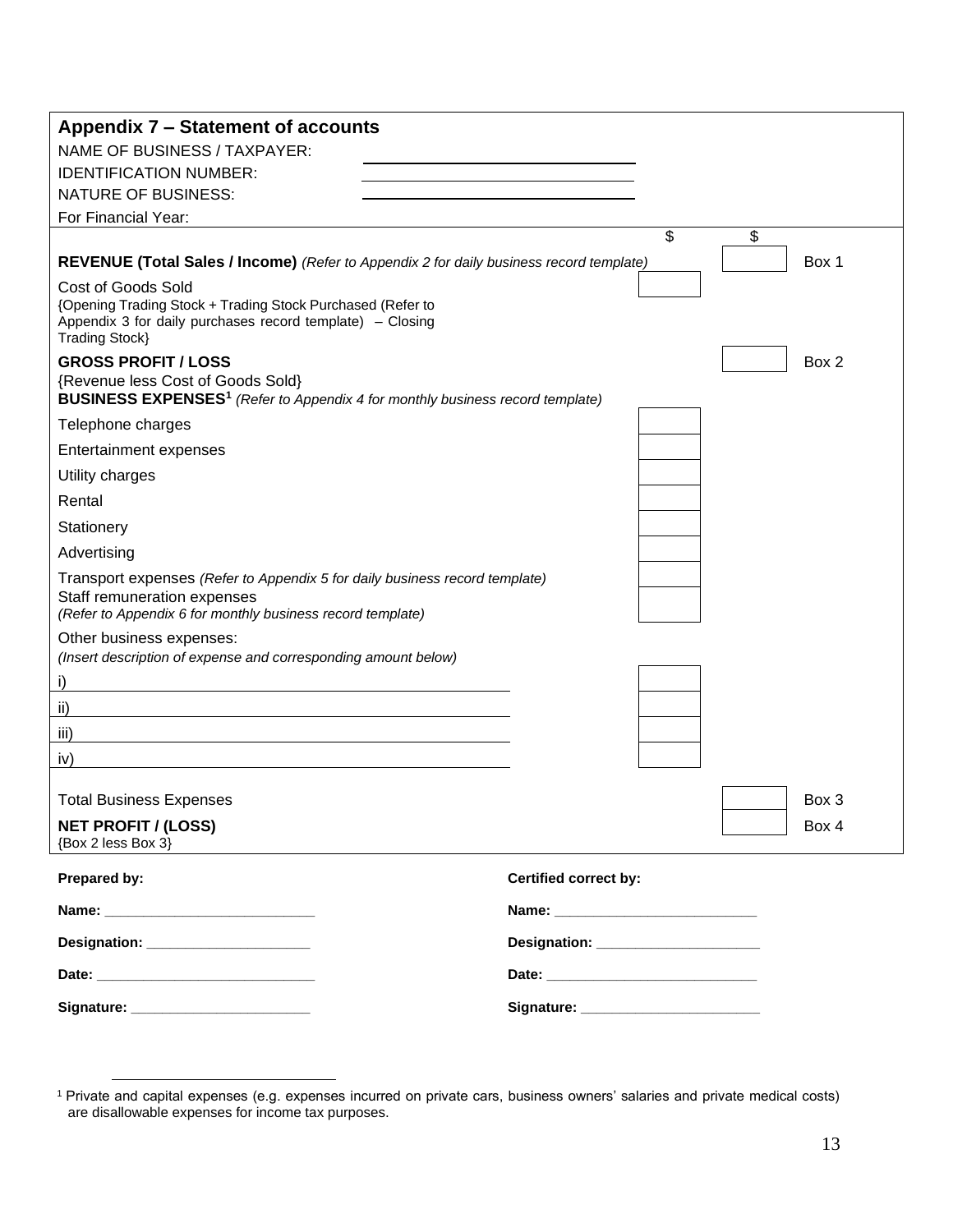#### **Appendix 8 – Balance sheet\* (Sample below is for a sole-proprietorship) BALANCE SHEET AS AT DD MM 20XX**

| BALANCE SHEET AS AT DD MM 20XX                 |    |                                       |                          |       |
|------------------------------------------------|----|---------------------------------------|--------------------------|-------|
|                                                | \$ | \$                                    | \$                       |       |
| <b>ASSETS</b>                                  |    |                                       |                          |       |
| <b>NON-CURRENT</b>                             |    |                                       |                          |       |
| <b>Motor Vehicle</b>                           |    |                                       |                          |       |
| Less: Accumulated Depreciation                 | X  | XX                                    |                          |       |
| Machinery                                      | X  |                                       |                          |       |
| Less: Accumulated Depreciation                 | Χ  | XX                                    | <b>XXX</b>               |       |
|                                                |    |                                       | <b>XXX</b>               | Box 1 |
| <b>CURRENT</b>                                 |    |                                       |                          |       |
| <b>Trading Stock</b>                           |    |                                       | <b>XXX</b>               |       |
| <b>Trade Debtors</b>                           |    |                                       | <b>XXX</b>               |       |
| <b>Prepayments and Deposits</b>                |    |                                       | <b>XXX</b>               |       |
| <b>Cash and Bank Balances</b>                  |    |                                       | <b>XXX</b>               |       |
|                                                |    |                                       | <b>XXX</b>               | Box 2 |
| <b>TOTAL ASSETS</b>                            |    |                                       | <b>XXX</b>               | Box 3 |
| {Box 1 plus Box 2}                             |    |                                       |                          |       |
| <b>LIABILITIES</b>                             |    |                                       |                          |       |
| <b>NON-CURRENT LIABILITIES</b>                 |    |                                       |                          |       |
| Long-Term Loans                                |    |                                       | <b>XXX</b><br><b>XXX</b> |       |
| <b>CURRENT LIABILITIES</b>                     |    |                                       |                          | Box 4 |
| <b>Trade Creditors</b>                         |    |                                       | <b>XXX</b>               |       |
| Short-Term Loans                               |    |                                       | <b>XXX</b>               |       |
|                                                |    |                                       | <b>XXX</b>               | Box 5 |
|                                                |    |                                       |                          |       |
| <b>TOTAL LIABILITIES</b><br>{Box 4 plus Box 5} |    |                                       | <b>XXX</b>               | Box 6 |
| <b>PROPRIETOR'S FUNDS</b>                      |    |                                       |                          |       |
| Capital                                        |    |                                       | <b>XXX</b>               |       |
| <b>Retained Profits</b>                        | Χ  |                                       |                          |       |
| <b>Current Year Profit</b>                     | X  | XX                                    |                          |       |
| Less: Drawings                                 |    | XX                                    | <b>XXX</b>               |       |
| TOTAL PROPRIETOR'S FUNDS                       |    |                                       | XXX                      | Box 7 |
| <b>TOTAL LIABILITES AND</b>                    |    |                                       | <b>XXX</b>               |       |
| <b>PROPRIETOR'S FUNDS</b>                      |    |                                       |                          | Box 8 |
| {Box 6 plus Box 7}                             |    |                                       |                          |       |
| Prepared by:                                   |    | <b>Certified correct by:</b>          |                          |       |
|                                                |    |                                       |                          |       |
| Designation: _______________________           |    | Designation: ________________________ |                          |       |